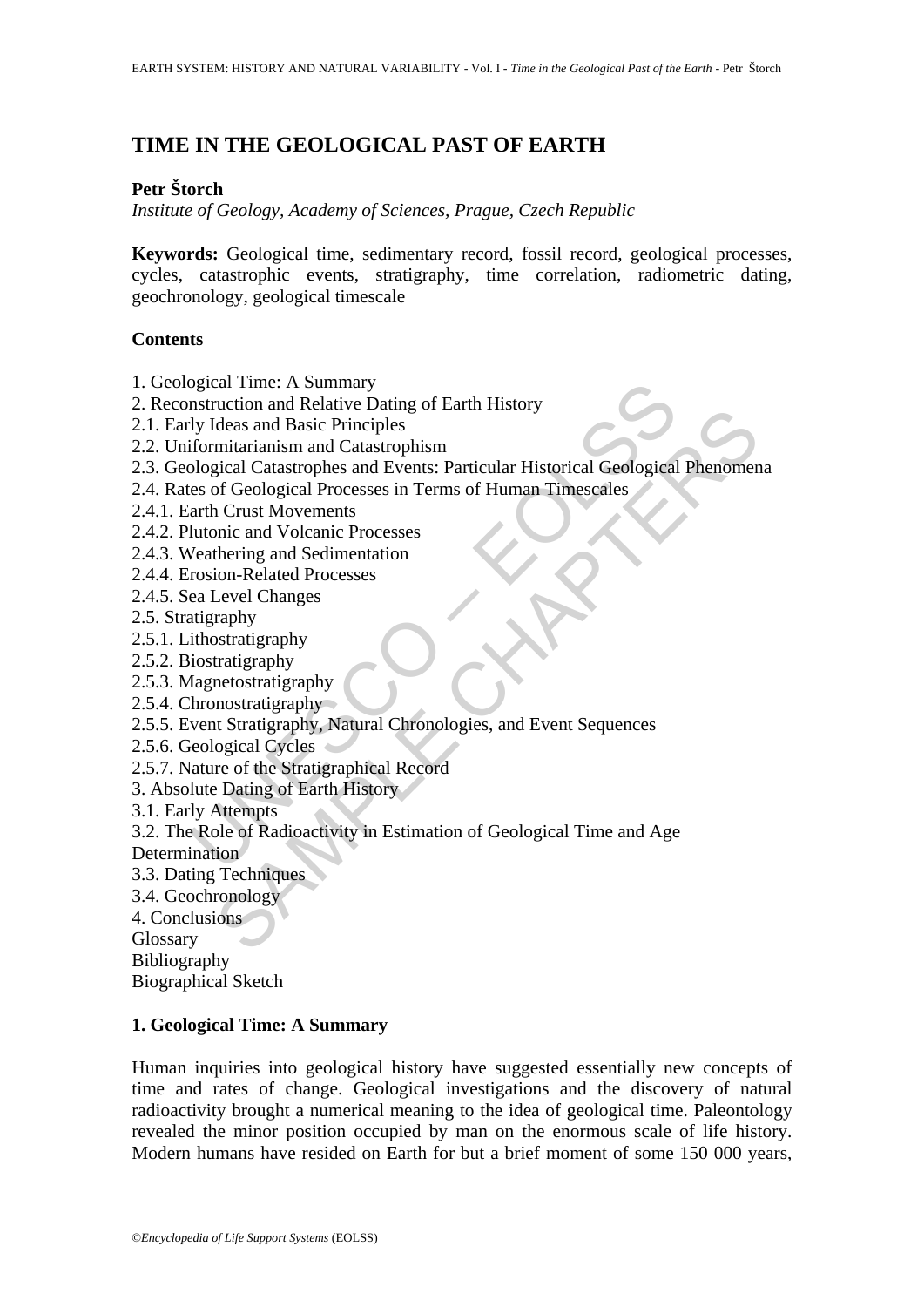which represents about a few thousandths of one percent of geological time. In Earth's history, the time dimension has been involved in exogenous and endogenous geological processes and biotic evolution. All these, consisting substantially of chemical evolution, brought Earth from its heterogeneous, formless, and lifeless beginning to its present state as a highly organized, complex, inhabited world.

Estimates of the age of Earth have been increasing constantly, from less than several thousand years up to the present-day estimate of 4.5 billion years. The maximum figure does not seem likely to increase very much more, however. In our geological concept, time began with the origin of the earliest rocks or rock particles of the present lithosphere. Relative chronology established on lithostratigraphic and biostratigraphic principles has developed greatly since the nineteenth century. The discovery of radioactivity, however, generated a new geoscientific discipline called geochronology, which deals with the absolute chronology of Earth's history. Absolute chronology arises from data based upon physically done time-related changes in the isotopic composition of geological materials.

Example the imeterial of the interesting of the interest and the interest and the interest of the solution of the solution of the solution of the solution of the solution of the solution of the solution of the solution of It is forcefully demonstrated that nothing is permanent in Earth's history but change. More importantly, this change is neither simply linear or "steady-state," nor perfectly cyclic as envisioned at the end of the of 19th century. The change called evolution by current science is cumulative, irreversible, and cannot be foreseen as a whole although it involves a number of predictable cyclic and/or quasicyclic phenomena. In evolution, longer periods of relative calm have been punctuated by sudden, episodic changes, sometimes on catastrophic scales. Despite some remaining doubts, a detailed and integrating study of the geological and biological past make it possible to extrapolate many aspects of Earth's history and to suggest some implications for the future of humans and their environment.

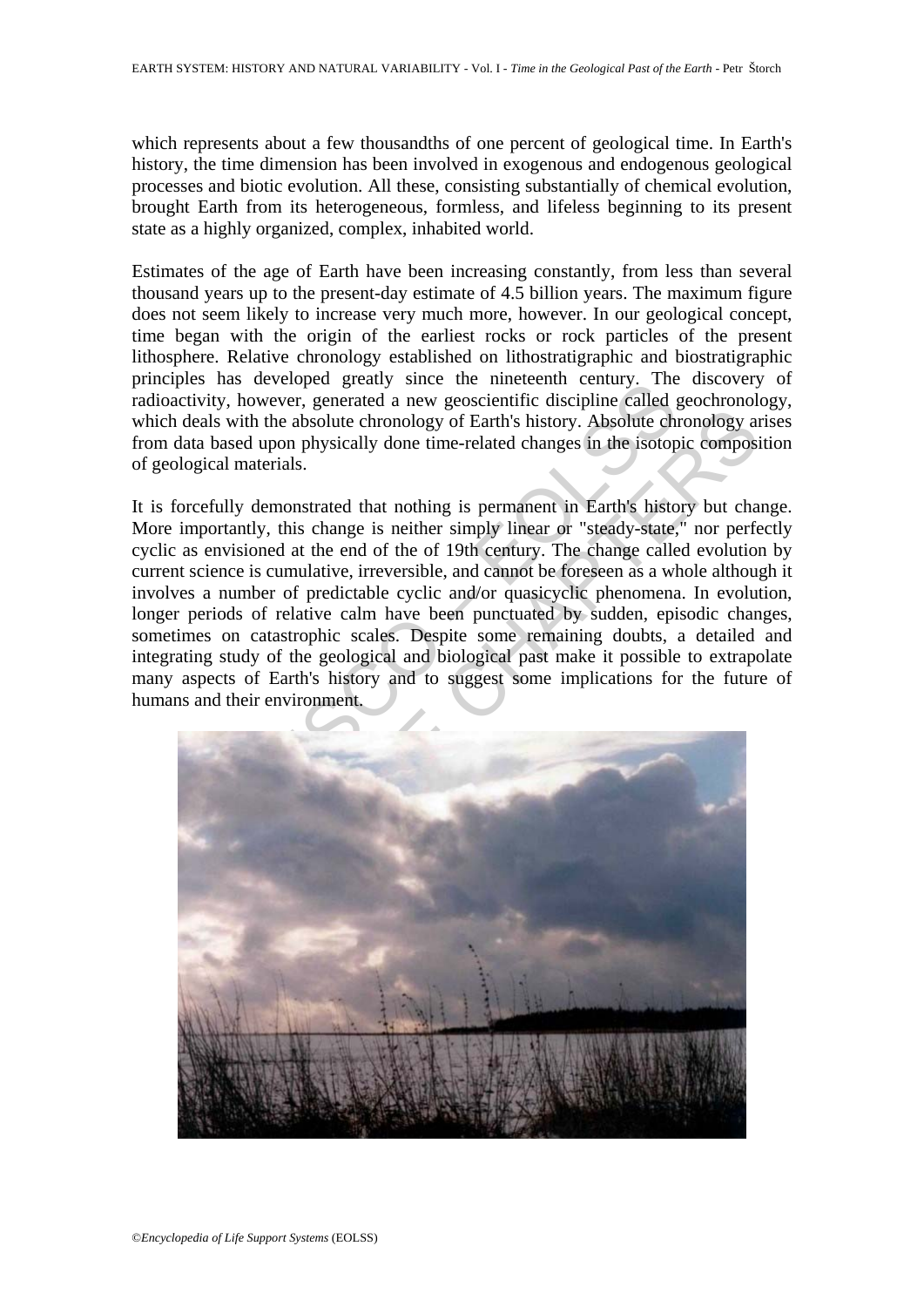Figure 1. Time. St. Augustine developed a solid framework by dividing all time into past, present, and future. The historians of the nineteenth century, with their obsession with the ends of civilization, taught us to comprehend any social, political, or cultural change from the point of history. Geology as originally historical science helped to develop the sense of time we are almost automatically using now.

Several other contributions of this Theme deal with geological time. The general overview is given in chapter "History of Earth," but more detailed division including stratigraphy can be found in individual sections of this chapter (see e.g. "Palaeozoic History" and other chapter. The very beginnings of "time" are described in contribution "Historical Overview of the Universe" and the following "Early Earth".

# **2. Reconstruction and Relative Dating of Earth History**

# **2.1. Early Ideas and Basic Principles**

nstruction and Relative Dating of Earth History<br>
The Ideas and Basic Principles<br>
The late eighteenth century, the biblical Genesis seemed to as<br>
as concerning the age and history of Earth. An age of some 6 of a<br>
Id for Ear Ideas and Basic Principles<br>late eighteenth century, the biblical Genesis seemed to explain well<br>concerning the age and history of Earth. An age of some 6000 years<br>r Earth, in agreement with Scriptures. Even the presence o Until the late eighteenth century, the biblical Genesis seemed to explain well all questions concerning the age and history of Earth. An age of some 6000 years was accepted for Earth, in agreement with Scriptures. Even the presence of abundant fossils of apparently marine creatures in strata strewn over the land seemed to offer proof of the biblical Deluge. Only a few people questioned conventional conformist geological thoughts and they did so at no small risk. At the beginning of the sixteenth century, when Leonardo da Vinci observed fossiliferous beds in northern Italy, he suggested that there were many floods rather than a single world-wide deluge. Nicholas Steno (1669) observed stratified shell-bearing rocks beneath the site of ancient Rome, which were used in construction of buildings and thus must have been older than the city. He recognized that sediment particles settle down from a fluid in proportion to their relative weight and mass, the larger ones first. Any change in the size of particles would then cause horizontal layering or stratification of the sediment accumulations. He inferred that the characteristics of different strata reflected changes of such conditions as currents, storms, wind, or temperature. Sedimentary strata consisting of particles and shells must have been deposited particle by particle and layer by layer, one on top of another. He postulated that in a sequence with many layers of stratified rocks, a given layer must be older than any overlying layers. Steno's conclusions provided the ultimate bases of interpretation of Earth history. They are now called the *principle of superposition*, which says that in any succession of strata not severely deformed, the oldest stratum lies at the bottom, with successively younger ones above (this is the basis of relative ages of all strata and the fossils they contain), and the *principle of original horizontality*, which says that since the sedimentary particles settle from fluids under gravitational influence, the resulting stratification must be more or less horizontal, and steeply inclined strata have therefore suffered subsequent disturbance. At about the same time, British scientist Robert Hooke suggested that fossils might be useful for making chronological comparisons of rocks of similar age, rather as ancient coins were used to date human historical events in Europe. Hooke speculated that species had a fixed "life span," for many of the fossils he studied had no living counterparts. His assumption forecasted the phenomenon of species extinction. Until the late eighteenth century, however, natural scientists were engaged in a different battle. Deluge enthusiasts, known as diluvialists, still held such amazing ideas as the suggestion that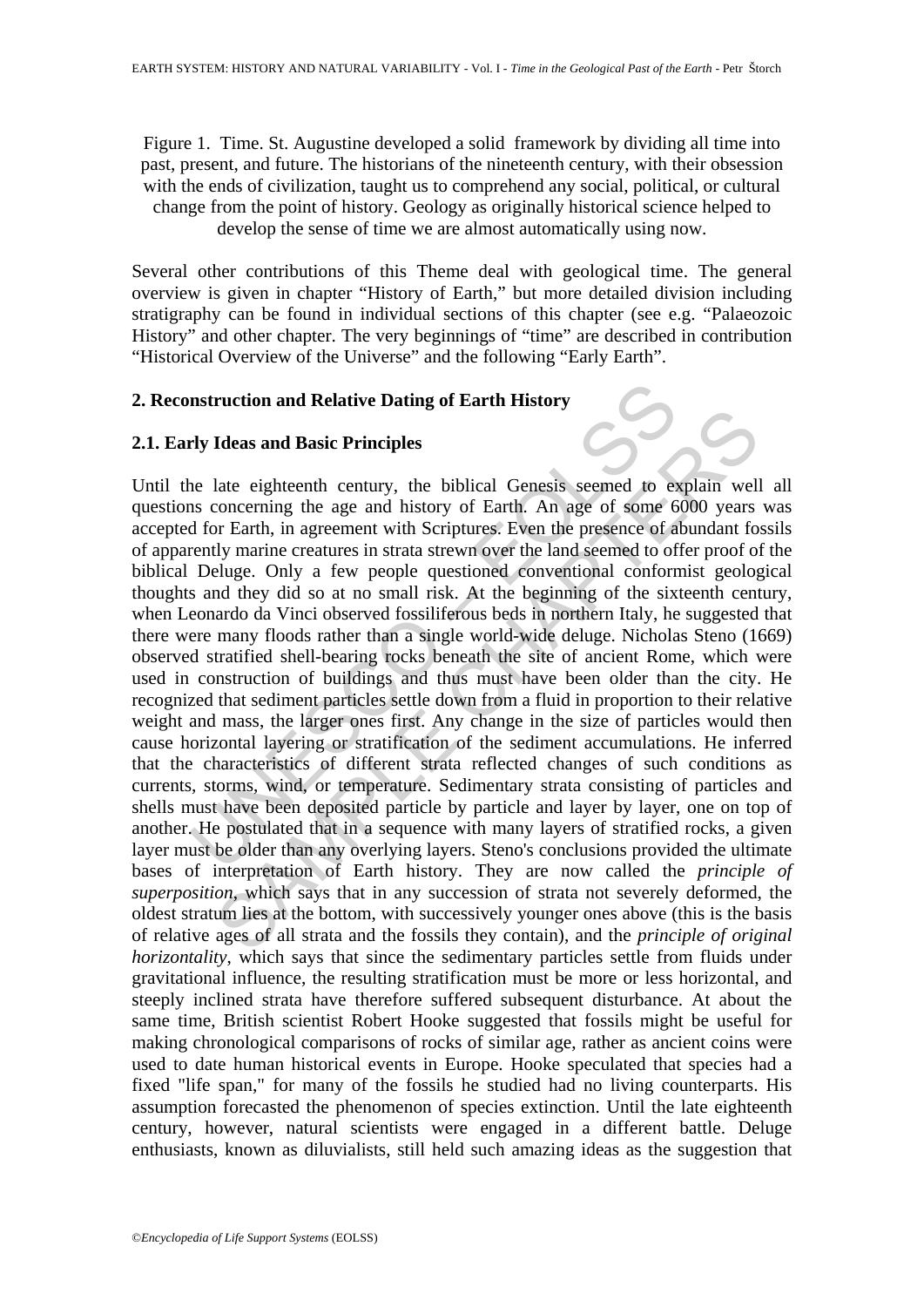er is a clemine transmission between loss of occurreds and the<br>tarry deposits. Simultaneous efforts stimulated by the need<br>cal maps led to the widespread recognition of fossils as a most p<br>tarry rock correlation. Mapping g maps led to the widespread recognition of fossils as a most powerful tot prock correlation. Mapping geologists organized rock bodies into unit fuel it thological properties (lithostratigraphical classification). Two import the Flood had first dissolved antediluvial matter, except fossils, and then reprecipitated the sediments in which the fossils became encased as they settled out of the turbulent waters. In this context, in 1709, Swiss professor J. Scheuchzer interpreted a giant salamander skeleton as the fossil remains of a man (child) drowned by the Deluge. In the late eighteenth century, however, knowledge of Earth materials grew rapidly with pioneer geological mapping. Just before 1800, William Smith, a British civil engineer involved in land surveying, recognized a widespread regularity in the rock succession and the proven great utility of fossils. Smith traced and mapped different strata according to their color, mineral compositions, and distinctive fossils. He recognized many strata over long distances by their fossils and his map was accompanied by a table of strata. Meanwhile, in France, Georges Cuvier and Alexandre Brogniart also proved that there is a definite relationship between fossil occurrences and the succession of sedimentary deposits. Simultaneous efforts stimulated by the need to construct geological maps led to the widespread recognition of fossils as a most powerful tool in sedimentary rock correlation. Mapping geologists organized rock bodies into units on the basis of their lithological properties (lithostratigraphical classification) and/or their contained fossils (biostratigraphical classification). Two important and closely related principles were discovered: the *principle of fossil succession*, which says that in a succession of fossil-bearing strata, obviously the lowest fossils are oldest, and the *principle of fossil correlation* (principle of identical fossils), which says that strata containing assemblages of identical fossils are of like age. Application of the latter principle involves the concept of what we now call index fossils, i.e., fossils that are particularly useful for the correlation of strata (see section 2.5.2). The apparent and evidently abrupt changes of fossil faunas and floras observed by Cuvier and Brogniart in sedimentary successions of the Paris Basin have been explained as evidence of a series of catastrophic extinctions of organisms caused by violent oscillations of the sea. Cuvier and Brogniart's catastrophic theory was an attempt at a reasonable interpretation of the Judeo-Christian tradition of a single Deluge in the light of contemporary scientific knowledge.

Counter to Cuvier's catastrophism, however, there was a general and gradual tendency for younger fossils to be progressively more like living organisms, while no modern forms occurred in older rocks. Georges de Buffon convinced some of his fellow scientists and philosophers that some evolution must have occurred. He noted that modifications of organisms are due to inheritance of characters and changes caused by the environment which, in turn, produced a natural descent that resulted in life as we see it today. Despite further attempts (particularly those of B. Lamarck) the true theory of evolution, however, was not formulated until Charles Darwin's (1859) formulation of the *theory of the origin of species by means of natural selection* as expounded in his "Origin of Species". Sooner or later the concept of biological evolution as an irreversible or unidirectional trend of development and systematic change through time would receive support from increasing knowledge of Earth's fossil record, despite Darwin's belief that geology does not reveal a finely graduated organic chain because the record is too imperfect. For almost the next century, the fossil record offered the most impressive evidence of gradual evolution and, in turn, Darwin's theory served as a theoretical basis for stratigraphic considerations. O. C. Marsh's study of the evolution of the horse became a classic example of organic evolution evidenced in the fossil record. The wide application of biostratigraphy was further strengthened when L. Dollo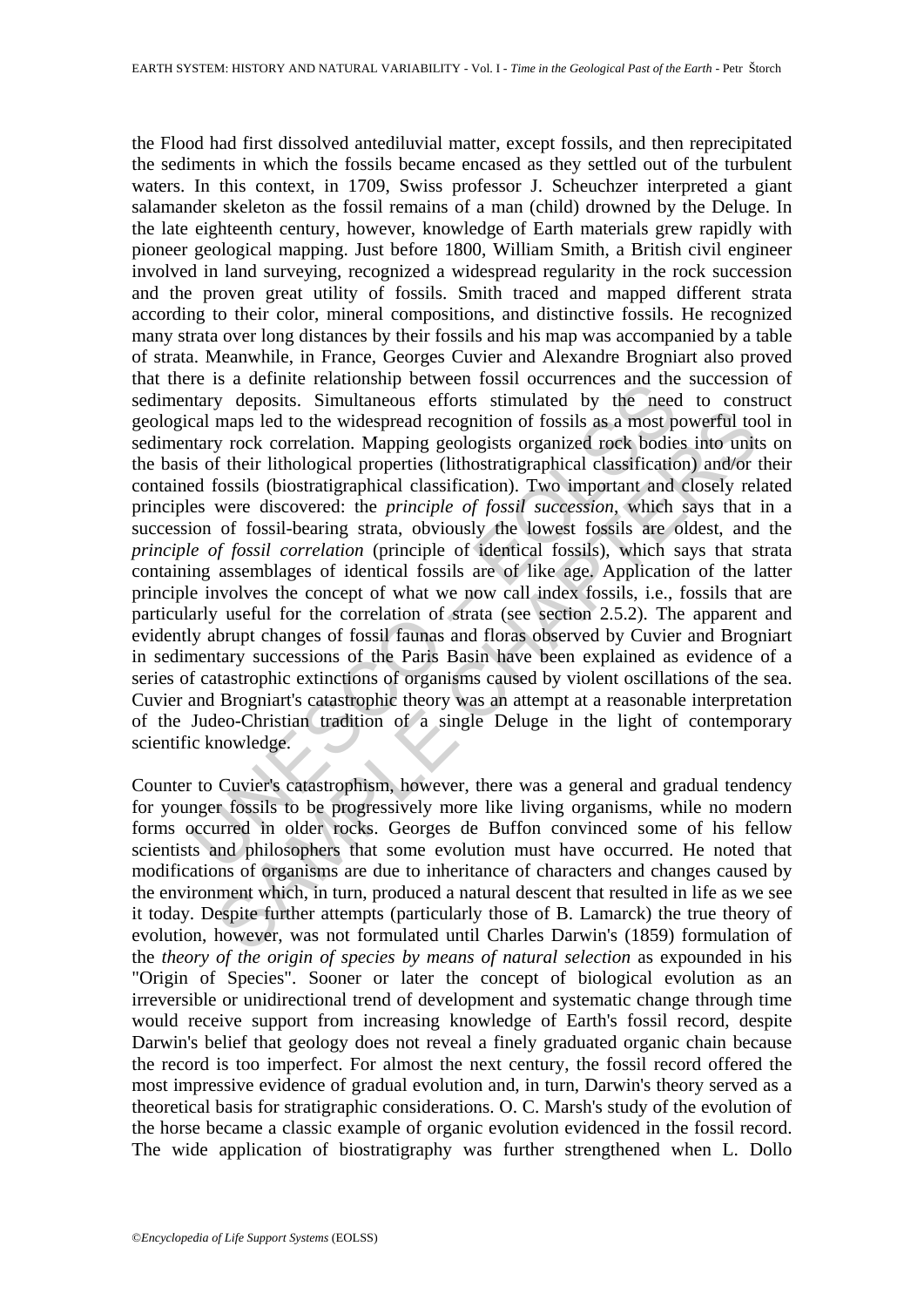formulated the *principle of irreversibility of biological evolution* early in the twentieth century.

### **2.2. Uniformitarianism and Catastrophism**

Ancient people were impressed only by rapid and violent geological processes. Consequently, a particular view of Earth developed very early and gradually earned for itself the name of catastrophism. According to this view, which dominated human thought until 1850, most changes occurred suddenly, rapidly, and devastatingly. The biblical great Deluge may be considered the most famous example of such a supposed catastrophe. Other comparatively minor catastrophes included volcanic eruptions at Pompeii, Krakatoa (1883), and Thera (1470 BC), and earthquakes at Lisbon (1755). Baron G. Cuvier provided the scientific background for catastrophic views, making very detailed studies of the sediments and fossils of the Paris Basin and recording sudden and frequently repeated changes in environments and extinctions of animals and plants. In England William Smith came to very similar conclusions.

I, Knakado (1665), and Thera (1470 BC, and calculates at (1470 BC, and calculates at the selectific background for catastrophic view studies of the sediments and fossils of the Paris Basin and record<br>Ity reprovided the sci ddies of the sediments and fossils of the Paris Basin and recording sudden<br>repeated changes in environments and extinctions of animals and plant<br>filliam Smith came to very similar conclusions.<br>Sugy was established as a vig When geology was established as a vigorous intellectual pursuit around 1800, however, an alternate concept developed of change in the planet. The new noncatastrophic or "uniformitarian" conception argued that many of the past changes imprinted in the rock record could be easily explained by the same common processes now observed to operate upon the planet. A noncatastrophic view of change required only a limited role for exceptionally sudden events like earthquakes, volcanic eruptions, floods, and avalanches. The great problem for uniformitarianism was always the amount of time needed to explain what was known to have happened in the history of Earth (including the evolution of all its biota) if one could only consider present processes. James Hutton (1785) recognized this right from the outset with his famous aphorism "no vestige of beginning, no prospect of an end". Charles Lyell (1830–1833) instead wanted an empirical theory founded on observation and practical experience that did not depend on any preconceived ideas from the Bible or elsewhere and which provided a methodology—a means of explaining geological phenomena. Charles Darwin's theory of evolution by natural selection was also completely uniformitarian in attitude. A corollary of uniformitarianism was the inescapable implication that Earth must be much more than a few thousand years old in order to allow enough time for all observable ancient changes to have occurred in noncatastrophic ways. The entirely uniform rates or conditions of geological and biological changes presumed by uniformitarianists are in contradiction with all we know now about the very different world of the early Precambrian, for instance. See chapter "Evolutionary Mechanisms and Processes"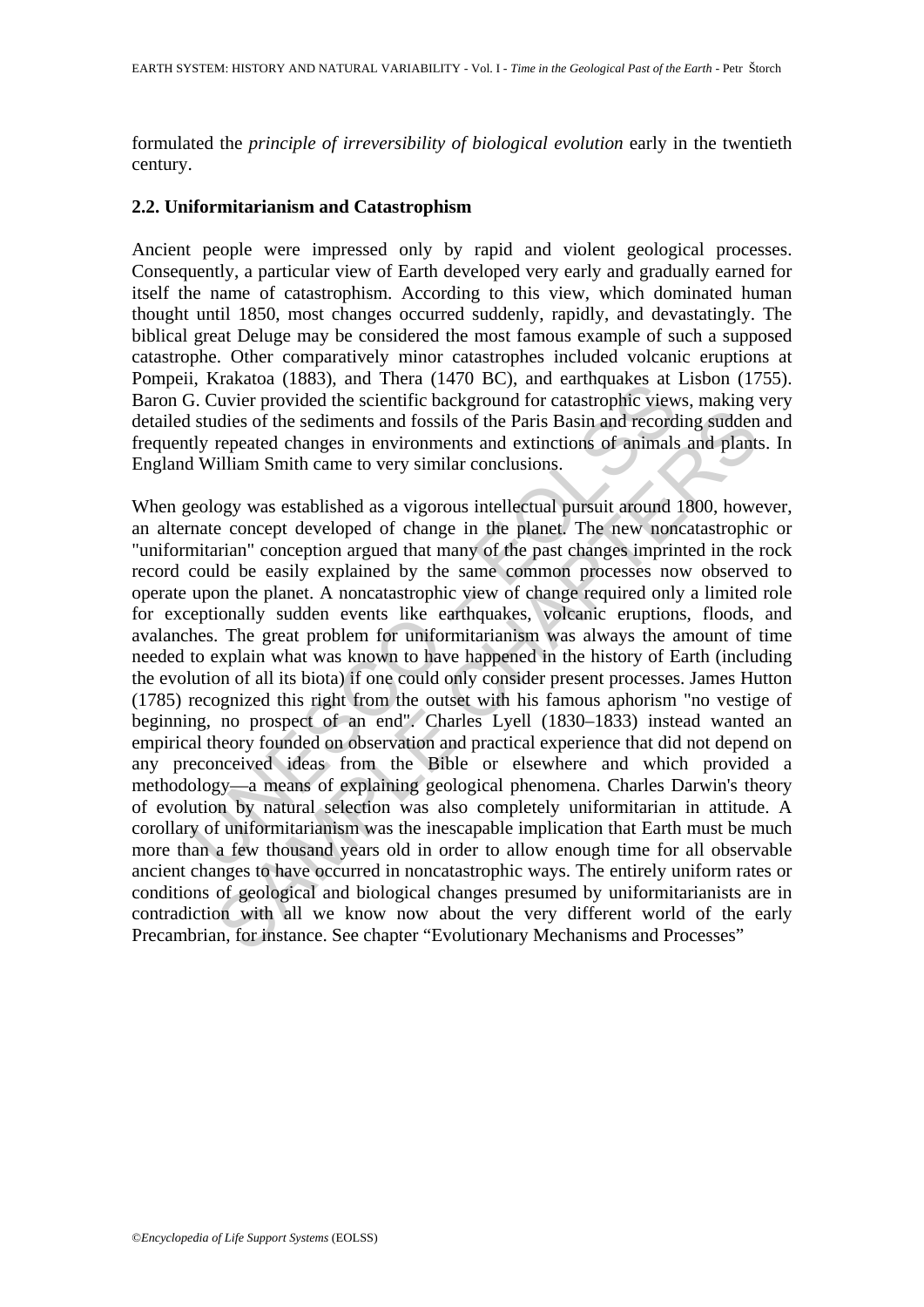

Figure. 2. Mesozoic sandstones in Hradcany, Northern Czech Republic. The layer is a basic unit of geological time. The basic concept is that the lower layer is older than the upper one.

Nearly two centuries later science merged some of the ingenious ideas of both uniformitarianism and catastrophism. Some processes forming Earth's face developed in the course of its geological history. Both the lithosphere and atmosphere and, later, the hydrosphere developed substantially until the early- to mid-Palaeozoic when plants and animals invaded landwards on a massive scale. Entirely different endogenous and exogenous conditions formed the very distinctive rock suites of the Early Proterozoic and Archaean ages. Evolution has even been considered in terms of geological processes forming Earth's surface and interior.

Rare catastrophic happenings played a major role in working out the stratigraphical record as we find it today. The hurricane, the flood, the volcanic explosion, or the tsunami may do more in an hour or a day than ordinary natural processes have achieved in a thousand years. This forces the conclusion that sedimentation in the past has often been very rapid indeed.

Continuity and the gradualness of many sediment-forming processes cannot be denied at all, but one must always distinguish between the nature of the process and the nature of the record. It is evident from the stratigraphical record that long periods of regular sedimentation may be partially or entirely overprinted by the effects of more-or-less periodical catastrophes. Also, the abruptness of some of the major changes in the history of life lead modern science to adopt some aspects of a neocatastrophist attitude to the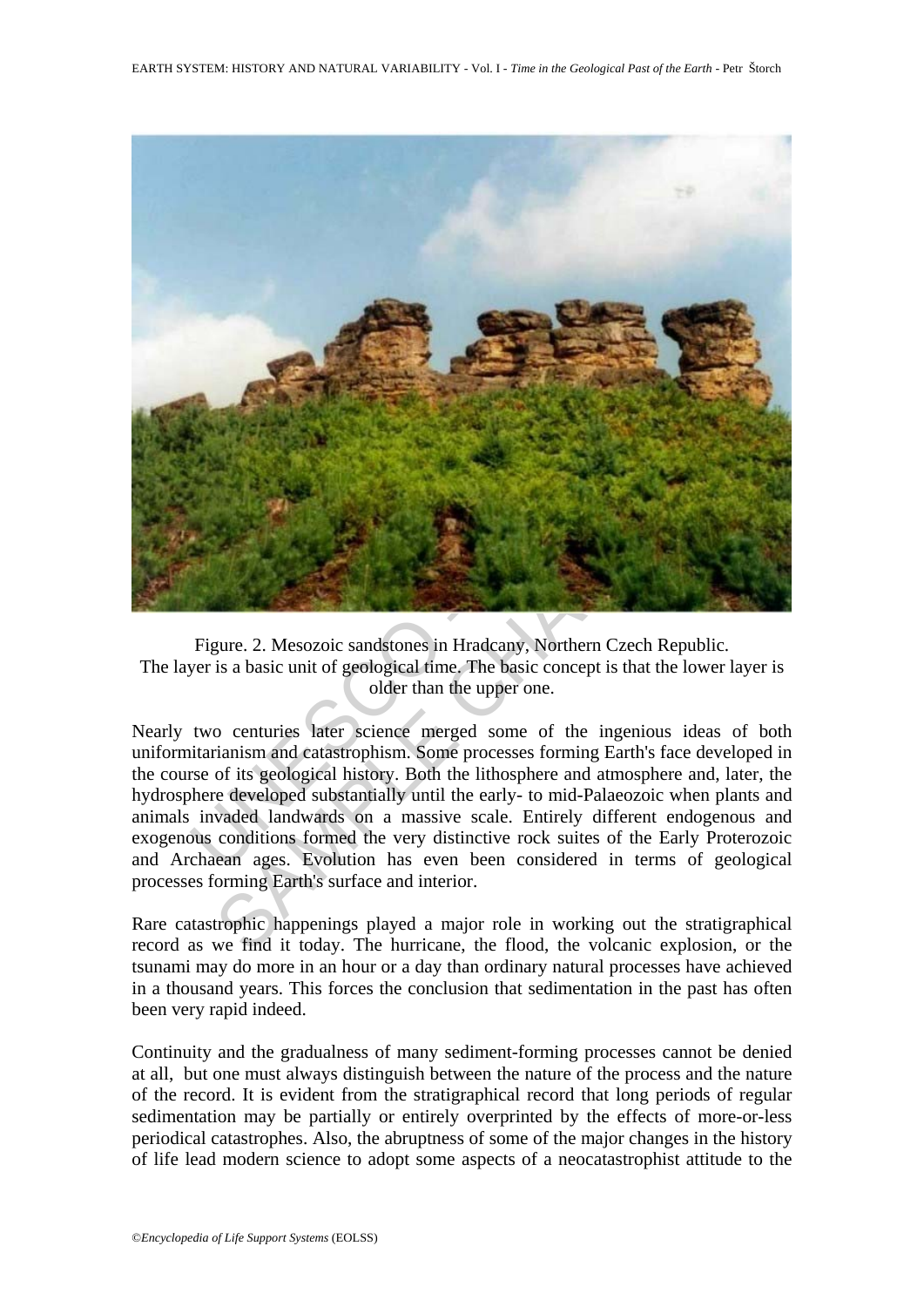fossil record. Modern science is faced with increasing evidence of sudden past catastrophic changes of various sizes which are termed events in the broader sense.

Annually, the world experiences approximately 150 major earthquakes, 20 volcanic eruptions, and countless floods. None of these violent events can be considered unusual since the planet is envisaged as dynamic, ever-changing, and evolving under the influence of many complex physical, chemical, and biological processes. The resulting changes are in part nonrecurring or irregular, and in part regular, recurring, or cyclic in character. Changes do not take place gradually but in sporadic bursts, as a series of minor local catastrophes separated by periods of relative calm.

# **2.3. Geological Catastrophes and Events: Particular Historical Geological Phenomena**

nogram Catastrophes and Events. Farticular Instorted Geoto,<br>nena<br>mena<br>mena<br>mena<br>mena<br>mena<br>mena correlation is usually simply called menass of a more and brief devastation is usually simply called a enter," biological event The natural catastrophes recorded by humankind, such as devastating vole earthquakes, tsunamis, or floods, Earth has experienced dramatic sudden changes of a much larger scale during geological history. We brief devastati Apart from natural catastrophes recorded by humankind, such as devastating volcanic eruptions, earthquakes, tsunamis, or floods, Earth has experienced dramatic and relatively sudden changes of a much larger scale during geological history. While sudden and brief devastation is usually simply called a catastrophe, the specific terms "geological event," "biological event," or just "event" were introduced to designate those happenings which have been deeply incised in the world's record of geological and biological history. The duration of an event may vary considerably, from days and even hours (like the duration of a catastrophe) to several hundred thousand years. We must bear in mind that the complex stories of some very ancient glaciations, marine transgressions, and/or regressions look like simple and relatively short happenings from a present-day perspective. The time resolution decreases down through the geological past.

In 1980, L. W. Alvarez and his fellows introduced the idea that the great world-wide extinction among marine and terrestrial faunas some 65 Ma ago can be explained by the disastrous impact of a huge celestial body. This idea was based upon detailed observations of drastic faunal extinction (such renowned groups as ammonoids or dinosaurs disappeared once and for all) and sedimentary change in the Cretaceous/Tertiary boundary beds, and also upon a prominent increase of extraterrestrial iridium content in the basal Tertiary sediment. Indeed, probability calculations indicate that at least one large meteorite or comet with a mass of  $1 \times 10^{18}$ tons or more and an impact energy of  $1 \times 10^{25}$  J should have hit Earth during the Phanerozoic (i.e., during the last 545 Ma). The idea of the extraterrestrial-body impact was then also applied to some other stratigraphic boundaries at which prominent biotic and sedimentary changes have been observed. See chapter "Past Global Crises" and. "Cosmic Influences on Earth". See "Asteroid Impact".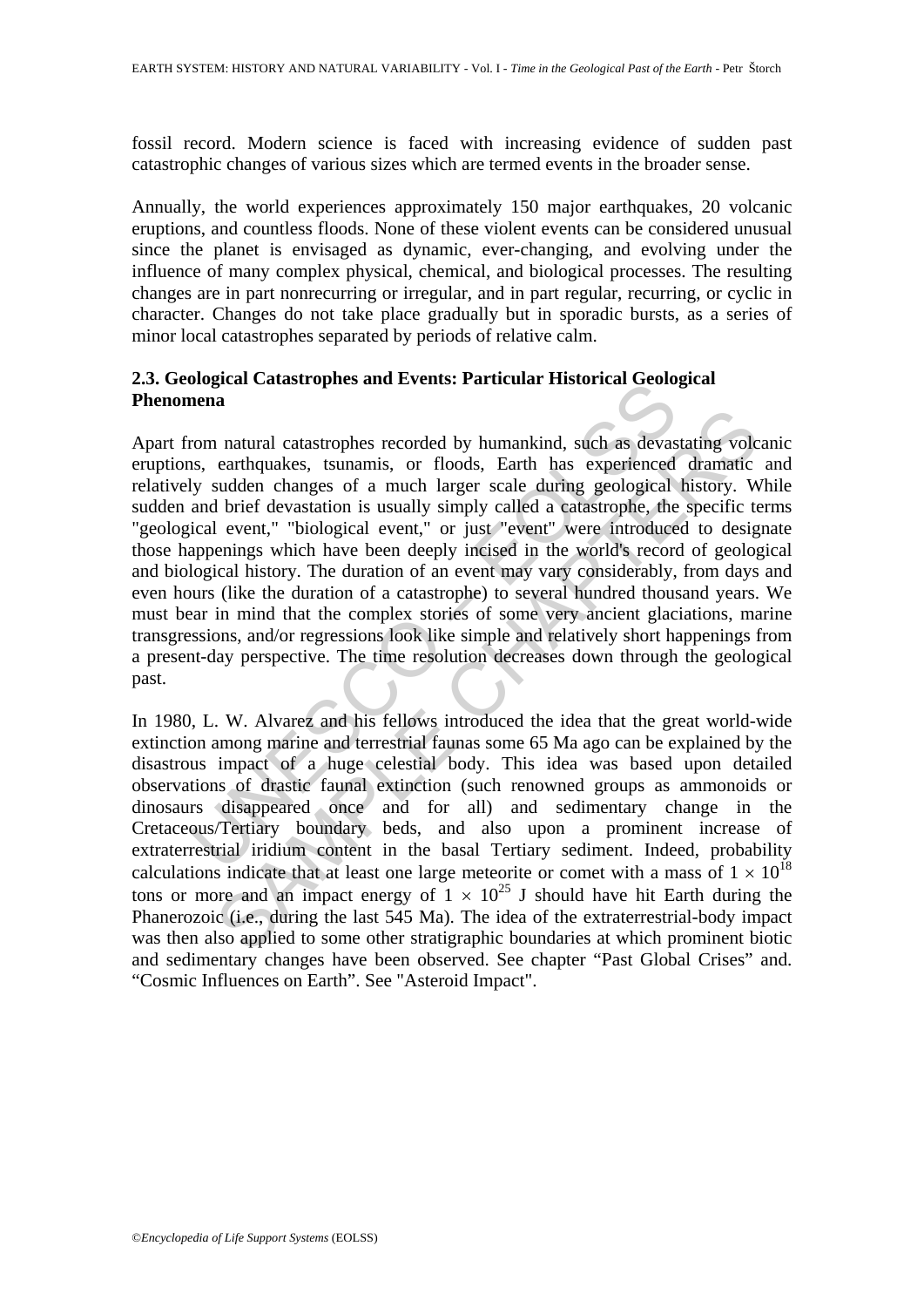

# Figure 3. Westphalian period coal seam.

The cosmic microspherules are abundant at certain layers like in this Westphalian period coal seam (Carboniferous, Kladno district, Central Bohemia, Czech Republic). They often indicate the impact of a large meteorite. The cross section of the spherule displays dendritic magnetite in glassy matrix, notice the small, hollow microspherule of a different origin melted on the surface of the bigger particle.

Apart from impacts of celestial bodies, which must have had enormous and sudden effects on the entire surface of Earth (heating and evaporization of the ocean, formation of a giant tsunami wave, devastation of dry land surface, "nuclear" winter), a number of other exceptional, relatively sudden, and widespread changes have been classified as geological events. These events manifest themselves by drastic changes in the fossil biota, extinction of whole groups of animals, sudden changes in paleogeography and sedimentary facies. G. Einsele and A. Seilacher enlarged the concept of an event and recognized a wide spectrum of minor events which are recorded in local sediment strata.

The wide spectrum of geological events is classified according to the mechanism, duration, and consequences of the events.

(i) Biological events belong among those best recorded and most widely employed in relative dating and stratigraphic correlation. They manifest themselves principally as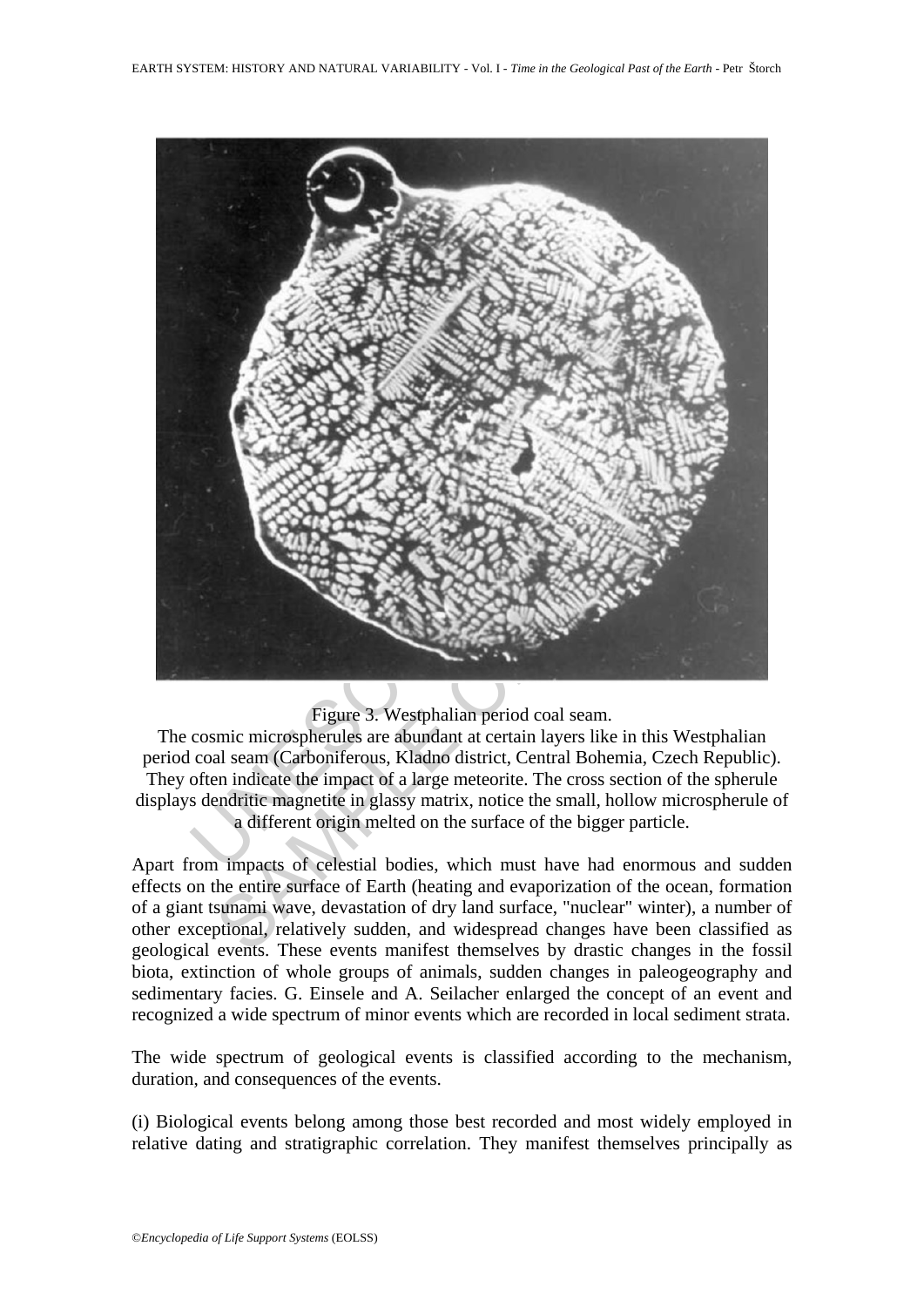sudden and global extinctions among fossil faunas and floras although rapid biotic radiations, often following extinctions, are also considered biological events along with local extinctions and migrations. Biological events may represent both mass kill due to an extraterrestrial-body impact, and comparatively slow processes related to sea-level changes ranging from  $1 \times 10^3$  to  $1 \times 10^6$  years.

The most prominent of global extinctions are considered to be the Ordovician/Silurian Boundary Event, Late Devonian Frasnian/Famenian Boundary Event, Paleozoic/Mesozoic (i.e., Permian/Triassic) Boundary Event and the Cretaceous/Tertiary boundary event cited above. Less universal extinctions affecting only certain biota and fossil groups on a more-or-less global scale appear to be rather frequent in the fossil record, having a recurrence interval of approximately  $1 \times 10^6$ years. For more detailed explanation see individual sections of chapter "History of Earth".

(ii) Magnetic events involve inversions of Earth's magnetic field. They are of great importance for the precise relative correlation of rocks, but their bearing on other environmental changes and biotic evolution is not well understood so far. Magnetic reversal may last for thousands of years.

(iii) Chemical events principally comprise changes in paleotemperature-related ratios of stable isotopes  $({}^{18}O; {}^{15}O, {}^{13}C; {}^{12}C)$  in limestones and fossil shells and also marked variations in the amount of trace elements, like strontium, boron, manganese, and iridium. Some chemical changes and anomalies recorded in sedimentary rock successions manifest environmental changes (climate and salinity changes) while Ir anomalies are regarded as powerful evidence of meteoritic impact.

If the rossil record, naving a recurrence interval of approximation<br>For more detailed explanation see individual sections of chapt<br>gnetic events involve inversions of Earth's magnetic field. The<br>nee for the precise relati more ucuned expansion see individual seculous or empirer ansion<br>tic events involve inversions of Earth's magnetic field. They are of  $\frac{1}{2}$  for the precise relative correlation of rocks, but their bearing on c<br>trad cha (iv) Sedimentological events are of various types and durations. Some of them result from catastrophic processes such as earthquakes, cataclysmic eruptions, or particularly violent hurricanes, while others reflect relatively sudden tectonic deformations and related sea-level changes. In principle, particular sediments account for extraordinary events. Thus tempestites or storm sandstones have been deposited by extraordinary winter storms or hurricanes, homogeneous beds of tsunamites have been deposited by earthquake-triggered tsunamis, and turbidites result from gravity currents which may have been initiated by volcanic eruptions or earthquake shocks. Tephra accumulations result from cataclysmic eruptions, thick accumulations of fluvial gravels (inundites) may result from rather local although exceptional floods, anoxic black shales in open shelf sediments reflect so-called anoxic events and account for climatic and/or sea-level changes.

The time required for the formation of sedimentological events ranges from minutes (storms, earthquake-related tsunamis and gravity currents, meteoritic impacts, and many of their effects) and weeks (floods) to thousands of years (changes in sedimentation, onset of anoxic sedimentation).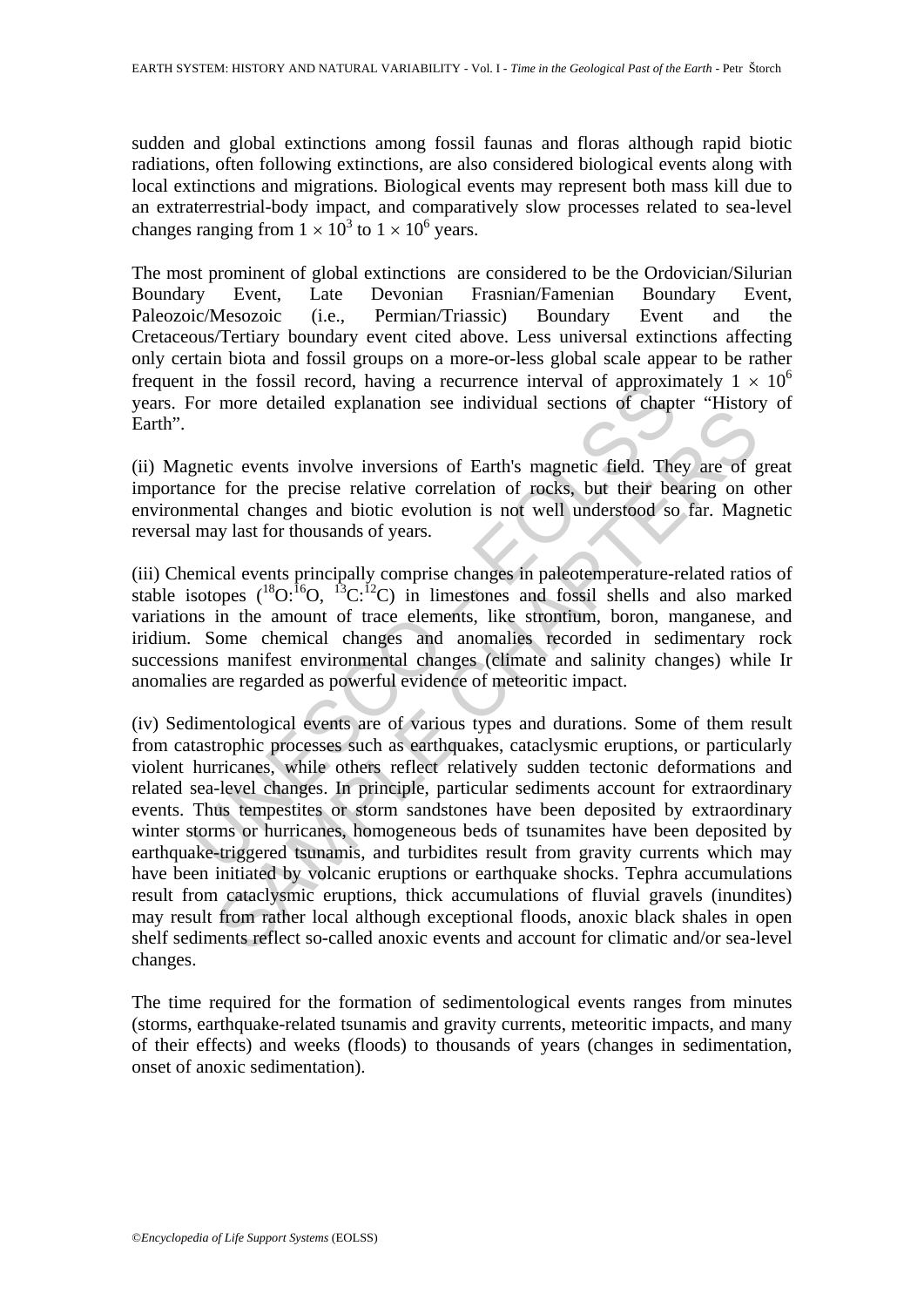

Figure 4. Alternating layers of conglomerate and arcose. The alternating layers of conglomerate and arcose are interpreted as the wash-down episodes into otherwise shallow lake basin in Carboniferous (Hostibejk, Central Bohemia, Czech Republic).

(v) Climatic events are of varying duration and manifest themselves through changes of water temperature and agitation, salinity, specific isotopic, and chemical changes (see iii) as well as through prominent changes in fossil faunas and floras. Arid conditions are marked by terrestric red-beds. Glaciations may be recorded due to eustatic regressions (in which water is incorporated in continental ice sheets) and the presence of specific glacial sediments. Of these, glacimarine diamictites (poorly sorted, laminated gravel– sand–mud marine deposits with abundant ice-rafted pebbles) and varvites (rhythmically seasonally laminated clays typical of periglacial lakes) are the best known.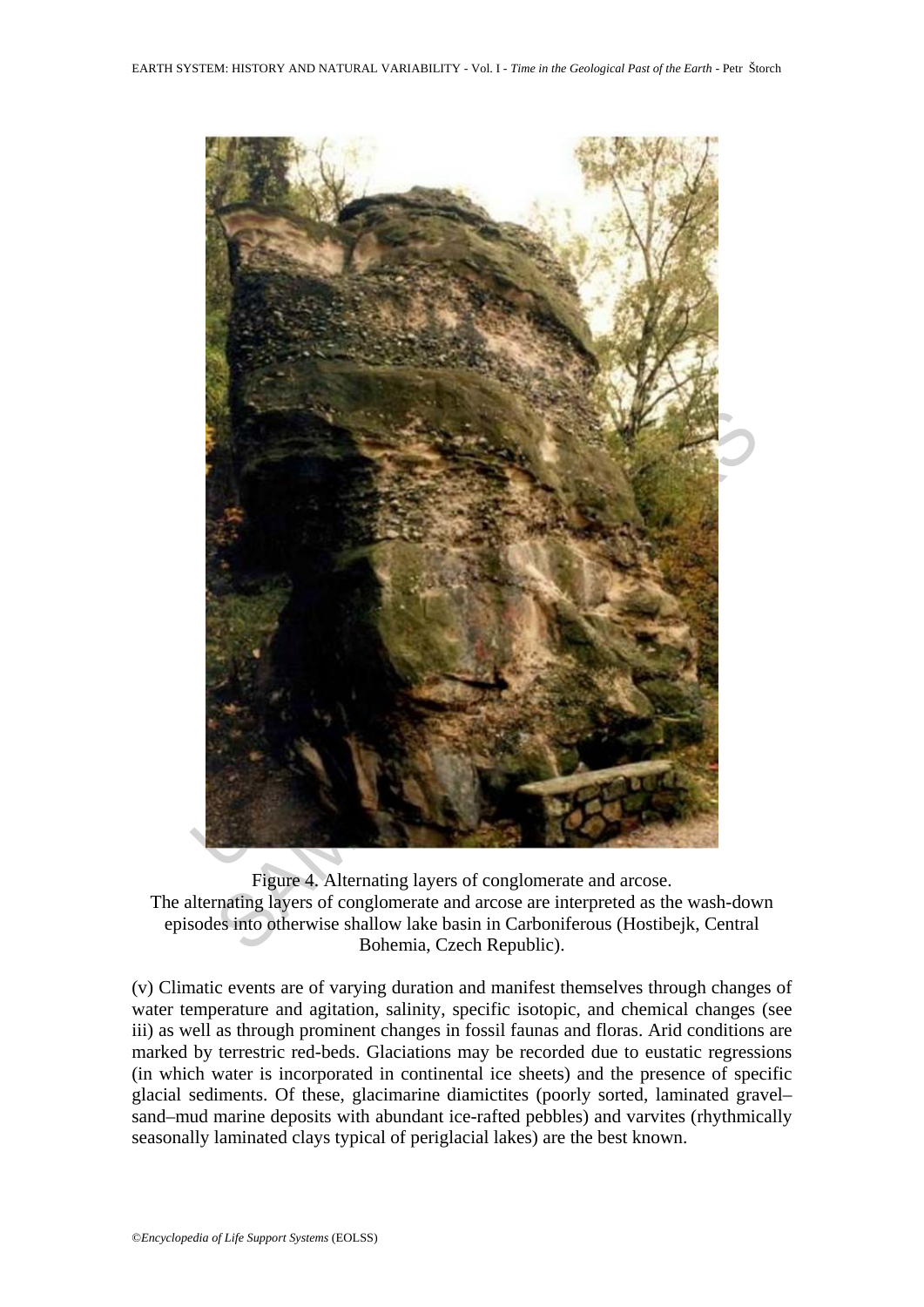(vi) Volcanic events can be of great significance though across a limited area. Exceptional cataclysmic eruptions with huge tephra production can be used in the stratigraphic correlation of distant areas. The volcanic ash from Thera has been identified and radiometrically dated in the ice core from Greenland, as well as in archeological sites of Egypt. The time correlation may indeed be extremely precise, since the volcanic ash may circulate in the atmosphere for days to months and, rarely, for a few years. None of the volcanic events experienced by human beings, however, is even comparable to the processes which formed the Dekkan (India) or Siberian plateau basalts.

(vii) Seismic events may cause landslides and rockfalls in the terrestrial environment. Tsunamites and various dense current (turbidite) deposits are common in marine sediments of tectonically active zones.

(viii) Tectonic events include both local deformations of Earth's crust leading to diachronic sedimentation and global changes in sea-floor spreading manifested by sealevel changes. Large-scale oscillations in sea level (with amplitude of more than 100 m) can be attributed to tectonic rather than climatic events, although some exceptions are possible.

these and various dense current (unionity) deposits are commits of tectonically active zones.<br>
Sectonic events include both local deformations of Earth's critics sedimentation and global changes in sea-floor spreading mana (ix) Cosmic events are not well known since their recurrence interval may be extremely long and little is understood about the resulting effects. Devastating impacts of a number of celestial bodies of various diameter have been identified on Earth's surface. The impact structure responsible for the Cretaceous/Tertiary great extinction event was found at Yucatan Peninsula (Mexico). Impacts may manifest themselves as a series of the events listed above (seismic, climatic, volcanic, chemical, sedimentological, biological).

onic events include both local deformations of Earth's crust leading<br>sedimentation and global changes in sea-floor spreading manifested by<br>segs. Large-scale oscillations in sea level (with amplitude of more than 10<br>tibuted Of all the events which are useful for stratigraphy, i.e., for relative time correlation, large oscillations in sea-level stands are of the greatest importance. Transgressive and regressive events can be caused mainly by sudden climatic and tectonic changes, and in special cases also by volcanic and cosmic events, facies changes, and anoxic events. On the other hand they are the likely cause of a majority of faunal extinctions. Global correlation of great transgressions and regressions based principally on stable cratonic margins of several continents led to the compilation of a curve which is believed to record real global changes in sea-level stands. Major eustatic fluctuations represent major turning points in Phanerozoic Earth history, being associated with major faunal and floral changes.

In turn, many of the biological events discovered to date are connected with sedimentological and facies changes (sudden appearance of black shale, for instance). Such biological and sedimentological events may occur in a particular part of a biozone. Thus they are shorter than the biozone and can be used to refine a chronological correlation, particularly when the event can be traced globally within relevant facies.

-

-

-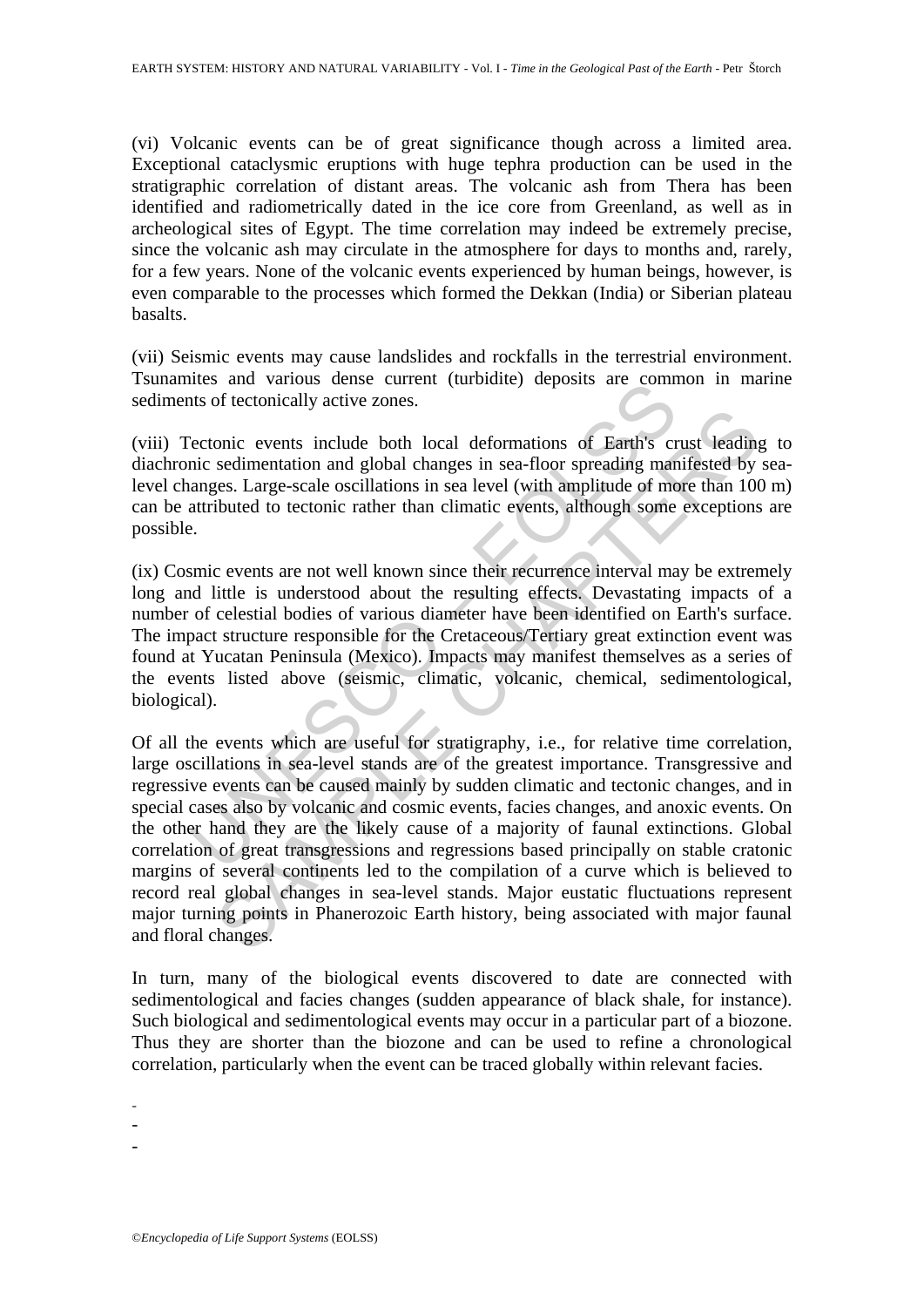# TO ACCESS ALL THE **34 PAGES** OF THIS CHAPTER, [Click here](https://www.eolss.net/ebooklib/sc_cart.aspx?File=E1-01-02-03)

### **Bibliography**

Ager D.V. (1993). *The Nature of the Stratigraphical Record*, Third edition, 151pp. Chichester: John Wiley  $\&$  Sons. [An alternative view on stratigraphy which emphasizes some of its so far underestimated aspects, such us an alarming incompleteness of sedimentary and, consequently, fossil record etc.]

I., Kukal, Z. (1988). Possible global events and the stratigraphy of the in (Cambrian-Middle Devonian, Czechoslovakia). Sbornik geologick/h ved, Cansin and Cambrian-Cachoslovakia). Sbornik geological event according to the Chlupáe, I., Kukal, Z. (1988). Possible global events and the stratigraphy of the Palaeozoic of the Barrandian (Cambrian-Middle Devonian, Czechoslovakia). *Sbornik geologickych ved, Geologica*. **43**, 83– 146. Praha. [This article attempted to classify geological events according to their origin, effects, and recurrence. A definition of global geological event is provided along with description and discussion of global-event related changes in sedimentary facies and faunal assemblages recorded in the Lower Palaeozoic of Bohemia.]

DePaolo D.J. (1988). *Neodymium Isotope Geochemistry, An Introduction*, 181pp., Berlin, Heidelberg: Springer Verlag. [A monograph on neodymium isotope geochemistry and radiometric dating techniques.]

Geyh M.A. and Schleicher H. (1990). *Absolute Age Determination*, 503pp. Berlin, Heidelberg: Springer Verlag. [A monograph describing all to date methods of radiometric dating and their usage in geology and archeology.]

Cambran-Middle Devonan, Czcehoslovakia). *Sbornik geologickych ved (ieologica, 43*<br>
This article attempted to classify geological events according to their origin, effects<br>
definition of global geological event is provided Harland W.B., Armstrong R.L., Cox A.V., Craig, L.E., Smith A.G., and Smith D.G. (1990). *A Geologic Time Scale 1989*, 246pp. Cambridge, UK: Cambridge University Press. [This is an important book describing principles and methods which enabled compilation of present geochronological and chronostratigraphical scales. Extensive databases of primary radiometric and magnetostratigraphic data are involved.]

Kukal Z. (1990). *The rate of geological processes*, 258pp. Praha: Academia. [This book deals with rates and durations of the whole spectrum of geological processes providing many examples for each of them.]

Salvador, A. (ed.) (1994). *International Stratigraphic Guide*, 206pp. Boulder: IUGS and Geological Society of America. [A guide to stratigraphic principles, terminology, classification, and recommended procedures published by International Subcommission on Stratigraphic Classification.]

Walliser O.H. (ed.) (1986). Global bio-events, a critical approach. *Lecture Notes in Earth Sciences* **8**, 1– 442. Berlin, Heidelberg: Springer Verlag. [This is an important volume of papers that deal with various aspects of global mass extinctions, biotic crises and subsequent recoveries.]

#### **Biographical Sketch**

**Petr Štorch** was born on 9 February 1956 in Prague and graduated from the Faculty of Sciences of Charles University in 1980. A few months after he achieved the RNDr. degree, he acquired a position in the Department of pre-Variscan Formations of the Czech Geological Survey. His research has been focused on stratigraphy, palaeontology, and sedimentary geology of the Ordovician and Silurian of the Bohemian Massif. He took part in several mapping projects of the Geological Survey, in biostratigraphical syntheses and IGCP projects. His Ph.D. (CSc.) thesis on stratigraphy, correlation, and facies distribution in the Late Ordovician and Early Silurian of the Barrandian area, supervised by Dr. Vladimír Havlí $\text{\textdegree{ek}}$ , CSc, was defended in 1991. In 1989, he took the position of head of the Geological Survey Museum. Three years later, an appointment to the position of the head of the Department of Documentation temporarily reduced his reseach plans. Soon after, however, he left the Czech Geological Survey and took a research position in the Institute of Geology of the Academy of Science of Czech